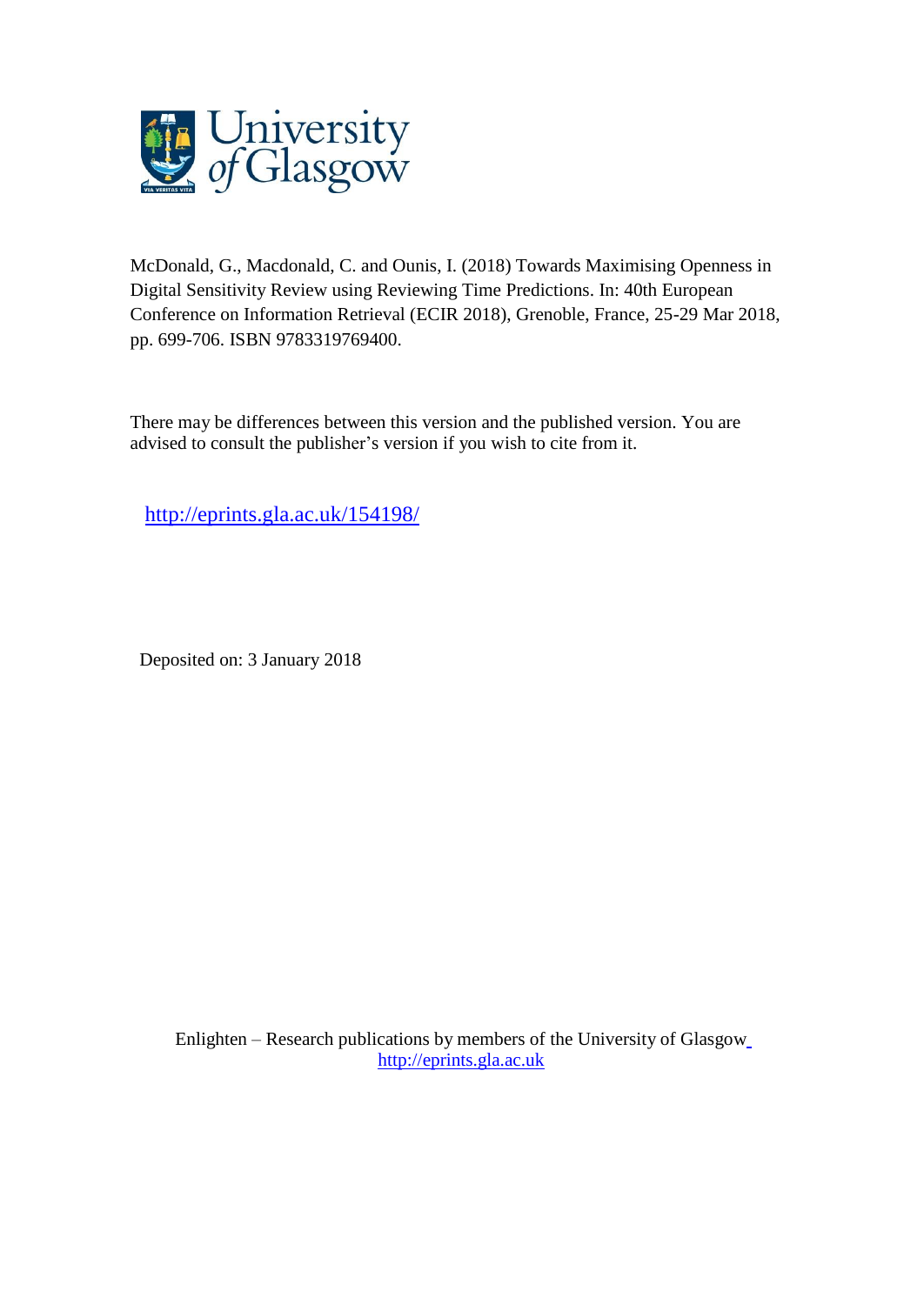# Towards Maximising Openness in Digital Sensitivity Review using Reviewing Time Predictions

Graham McDonald<sup>1</sup>, Craig Macdonald<sup>2</sup>, Iadh Ounis<sup>2</sup>

University of Glasgow, G12 8QQ, Glasgow, UK <sup>1</sup>g.mcdonald.1@research.gla.ac.uk <sup>2</sup>firstname.lastname@glasgow.ac.uk

Abstract. The adoption of born-digital documents, such as email, by governments, such as in the UK and USA, has resulted in a large backlog of born-digital documents that must be *sensitivity reviewed* before they can be *opened* to the public, to ensure that no sensitive information is released, e.g. personal or confidential information. However, it is not practical to review all of the backlog with the available reviewing resources and, therefore, there is a need for automatic techniques to increase the number of documents that can be opened within a fixed reviewing time budget. In this paper, we conduct a user study and use the log data to build models to predict reviewing times for an average sensitivity reviewer. Moreover, we show that using our reviewing time predictions to select the order that documents are reviewed can markedly increase the ratio of reviewed documents that are released to the public, e.g. +30% for collections with high levels of sensitivity, compared to reviewing by shortest document first. This, in turn, increases the total number of documents that are opened to the public within a fixed reviewing time budget, e.g. an extra 200 documents in 100 hours reviewing.

## 1 Introduction

Sensitivity review is the manual process of reviewing government documents that are to be transferred, or *opened*, to the public domain, to ensure that no *sensitive* information is released, e.g. personal or confidential information. However, existing sensitivity review processes are not practical for the review of born-digital documents, such as email, due to the volume of documents that are created. For example, in the UK, some government departments have reported having a backlog of 190 TB of emails  $[1]$ <sup>1</sup>. A significant portion of this backlog will be selected for transfer to the public archive and, hence, will need to be sensitivity reviewed.

Technology assisted review (TAR), most notably associated with e-discovery [2], has the potential to alleviate some of the barriers to digital sensitivity review [3]. However, it is generally accepted that all government documents that are to be opened will continue to be manually reviewed until reviewers develop trust in TAR technologies [3]. Moreover, even with the adoption of TAR, the volume of documents to be reviewed is expected to be much greater than the available reviewing time [3] and, therefore, there is a need for strategies to prioritise the review of the documents that are most likely to be released, and to increase the overall number of documents that are opened to the public within the available reviewing time budget.

In this work, we conduct a user study and use the log data to study how government archivists sensitivity review born-digital documents. Moreover, we use the reviewers'

<sup>&</sup>lt;sup>1</sup> In the UK, fifty government departments are expected to transfer born-digital documents to the public archive by 2021 [1].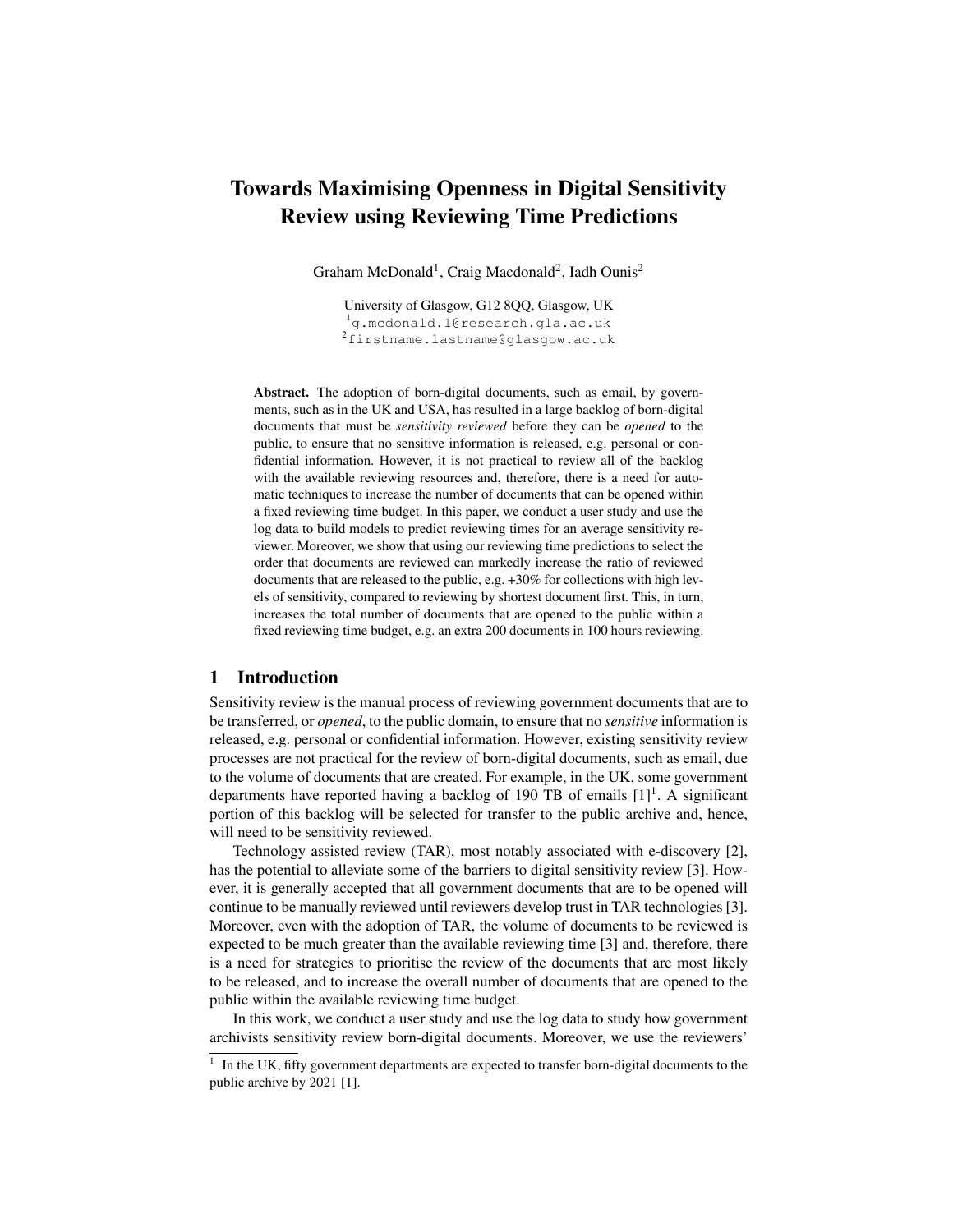interactions to predict the time an average reviewer would require to review a specific document. Furthermore, using simulated collections containing varying distributions of sensitive information, we compare the effectiveness of four ranking strategies for maximising openness within an available reviewing time budget. We show that by ranking documents by their predicted reviewing times, we can markedly increase the mean hourly ratio of reviewed documents that are released to the public (+30% for collections with high levels of sensitivity). This, in turn, will enable government departments to release more of the backlog of documents. For example, on a collection in which 70% of documents contain some portion of sensitive information, for 100 hours of reviewing we expect an extra 200 documents to be released. This will substantially increase the total number of documents that can be opened by each government department.

## 2 Related Work

Assisting the sensitivity review of digital government documents has received some attention in the literature in recent years [4–9]. Most of that work has focused on developing classification algorithms for identifying sensitivity, either at the document level [5, 7] or sensitive text within documents [9]. Berardi *et al.* [8] investigated improving the cost-effectiveness of sensitivity reviewers by deploying a utility-theoretic [10] *semi-automatic* text classification approach to identify a ranking strategy that can maximise the overall classification effectiveness when a reviewer corrects a portion of misclassified documents, i.e. to minimise the number of mis-classified documents released to the public (when a portion of the released documents are not manually reviewed) by having reviewers review the documents that are most likely to be mis-classified.

Differently from the work of Berardi *et al.*, in this work, we model the time a reviewer is likely to take to review a document, to increase the number of documents that can be released to the public within a fixed reviewing time budget, when all documents that are released must first be manually reviewed.

Predicting reviewing times is a complex task, as there are many variables that can lead to large variations in reviewing times, such as document length, the complexity of documents or a reviewer's reading speed. Jethani and Smucker [11] modeled the average time to review as a function of document length. In that work, the authors learned a linear model to predict reviewing times and found that the model accounted for 26% of the variance in reviewing times, when a reviewer had to review an entire document to make a decision (as is the case for sensitivity review). This is a relatively good result since, in [11], there is a large variance in the times taken to judge documents of similar lengths. In this work, we also use a linear model to predict document reviewing times. However, differently from Jethani and Smucker, we use the reviewing time predictions to select effective ranking strategies for technology assisted digital sensitivity review.

Damessie *et al.* [12] used a reviewer's dwell time, i.e. the time from a reviewer first viewing a document until the reviewer records a relevance judgment, to study the relationship between the time taken to assess relevance and 1) topic difficulty, 2) the degree of relevance and 3) the presentation order. To normalise for the differences in the reading speeds of reviewers, they proposed *normalised dwell time* (NDT) to measure the reviewing time of an average reviewer. Differently from Damessie *et al.* [12], in this work, we use NDT to predict the number of documents an average reviewer can review within a fixed reviewing time budget and, moreover, to maximise the number of documents that are opened to the public within the available budget.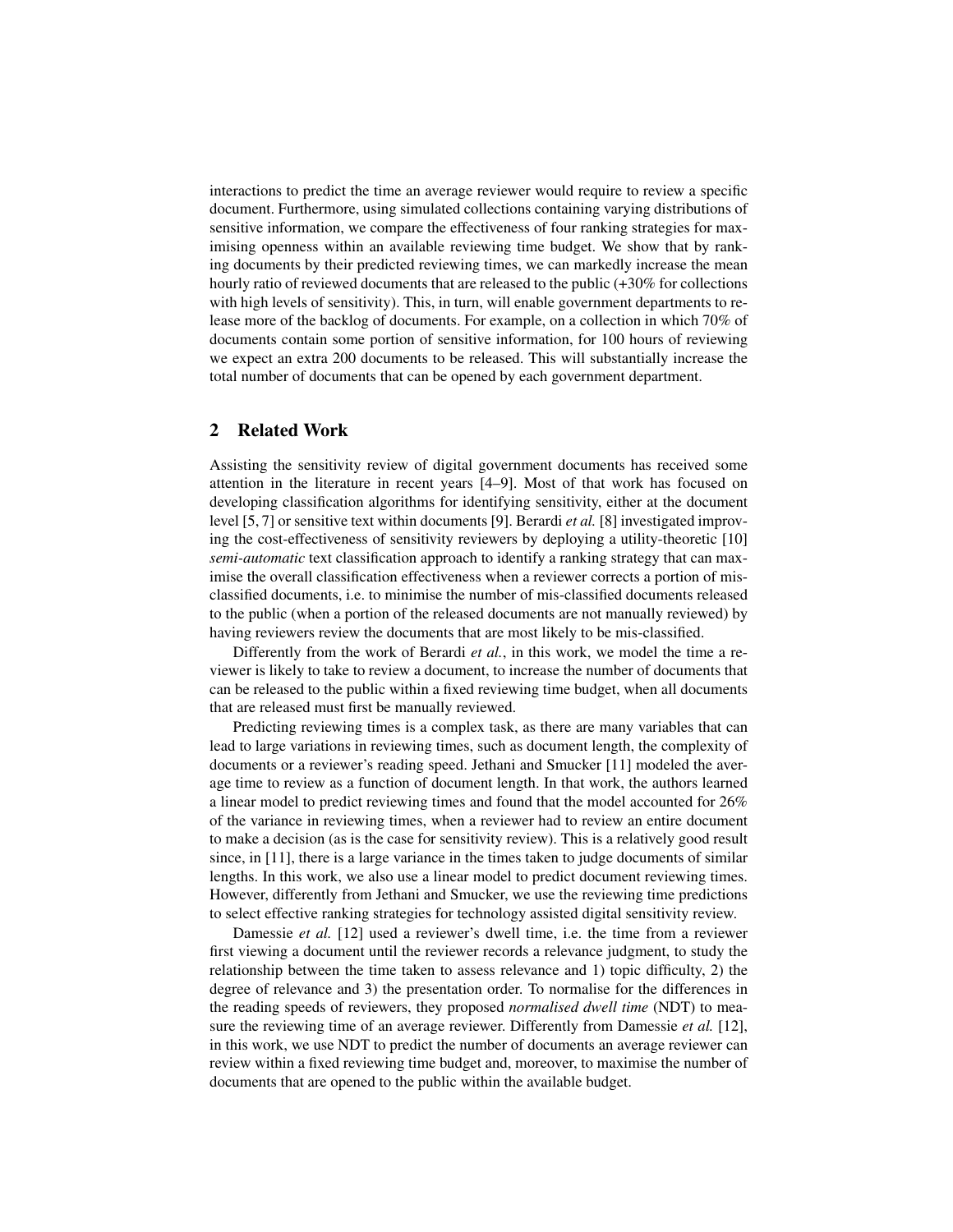Table 1. The generated test collection. Document length is measured by number of words. Reviewing time and Normalised Dwell Time (NDT) are measured in seconds.

|                   |      |      |       |        | docs % sensitive Avg. Length Avg. Review Time Avg. NDT |
|-------------------|------|------|-------|--------|--------------------------------------------------------|
| Training Data 184 |      | 9.63 | 824.6 | 321.05 | 297.88                                                 |
| Test Data         | 181. | 174  | 710.3 | 385.77 | 333.38                                                 |

## 3 Digital Sensitivity Reviewer Study

Study Design and Participants: 16 volunteers from the official UK government archive were asked to sensitivity review a collection of digital government documents. The volunteers were familiar with sensitivity review, however, they were provided detailed guidance regarding 1) the scope of the task that they were being asked to perform and 2) the software deployed in the task to collect sensitivity reviews.

The collection used in the study contains real sensitivities, as defined by the UK Freedom of Information Act. Reviewers were asked to identify any documents containing personal information or international relations sensitivities<sup>2</sup>. In addition to recording judgements at the document level, reviewers were asked to annotate any sensitive text in a document. Non-sensitive documents could simply be identified as such.

Reviewers were provided a web-based interface to navigate the collection and record sensitivities. To ascertain the duration taken to review, we logged the time when a document was loaded to view,  $t_0$ , and when a judgement was saved,  $t_1$ . The reviewing time, rt, for a document, d, is then calculated as  $rt(d) = t_1 - t_0$ . Judgements could also be revisited. For revisited documents, we calculate reviewing time as  $rt(d) = \sum_{i=1}^{n} t_{1i} - t_{0i}$ , where  $n$  is the number of times the document was viewed and judged.

461 documents were reviewed in total. 62 documents were judged as being sensitive and 399 as not-sensitive. The mean number of documents reviewed by a reviewer was 28.8, with a range of 5 to 199 and standard deviation of  $\sigma = 45.4$ .

Generated Test Collection: We use the collected reviews to generate a test collection for developing our models. To ensure that reviewers had committed to the task, we only included reviews from reviewers who 1) made at least 10 judgements, and 2) recorded sensitivity annotations. This resulted in 11 reviewers contributing to the test collection. Additionally, since we could not control for reviewers taking breaks, we removed documents that took longer than 2 hours to review.

Each reviewer's reviews were ordered by the order that they were judged and we then split the reviews so that the first 50% of a reviewer's reviews contribute to the training data and the later 50% contribute to the test data. Table 1 provides an overview of the training and test data for the generated test collection.

# 4 Predicting Reviewing Time

Developing the reviewing times prediction model: As a measure of the time that an average reviewer would be expected to take to review a particular document, we deploy an approach proposed by Damessie *et al.* [12] that accounts for variations in reviewers reading speeds, namely *normalised dwell time* (NDT). The NDT for a document, d, is defined as  $NDT = exp^{(\log(ime) + \mu - \mu_{\alpha})}$ , where  $\log(ime)$  is the log of the time

 $2^2$  Section 40 and Section 27 are representative of the most frequent types of sensitivities in UK government documents. 92% of paper*records*(i.e. documents, photographs, etc.) that were closed between 10/02/05 and 30/04/14 were closed due to Personal or National Interest sensitivities [1].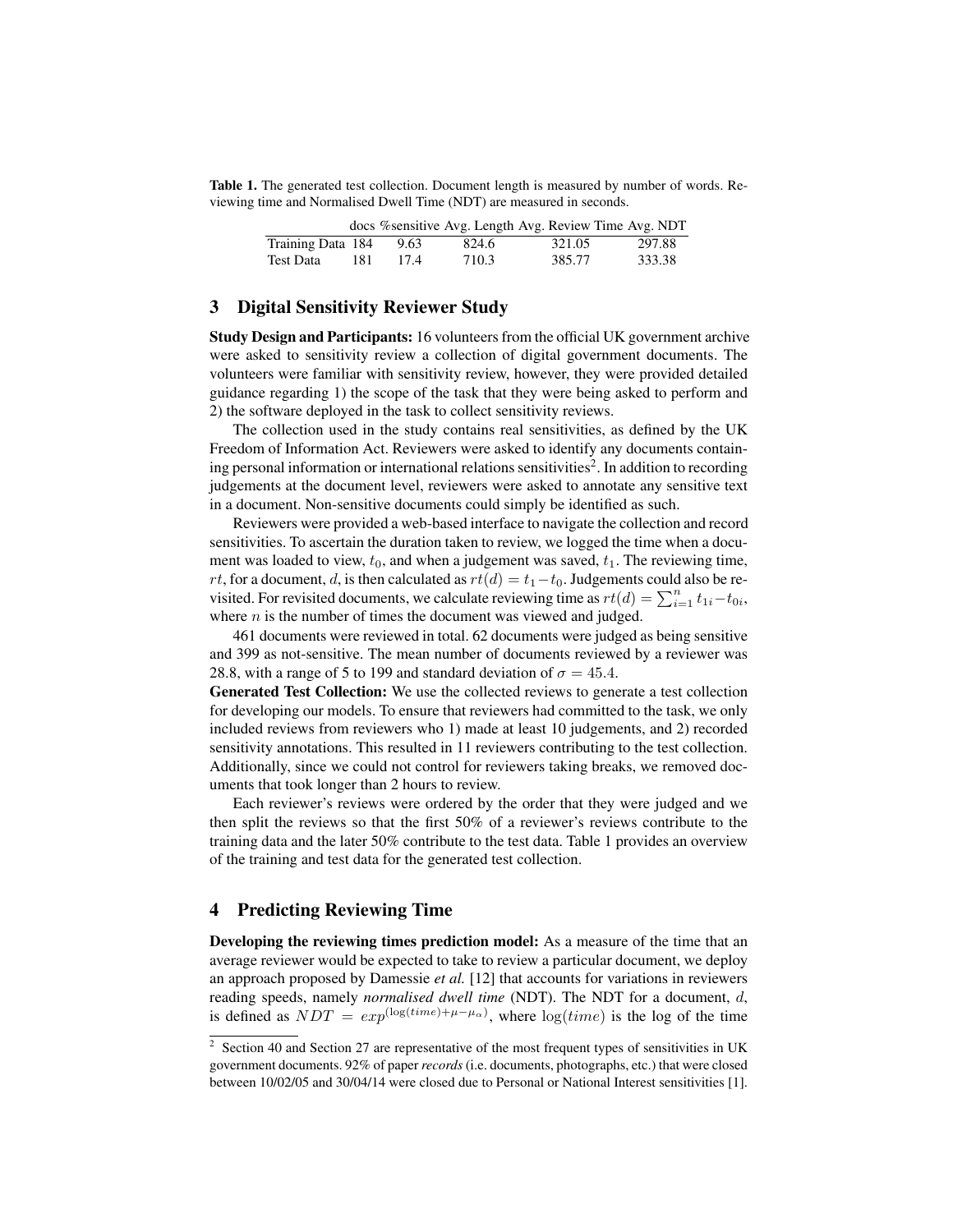

Table 2. Reviewing Time Predictions.  $\mathbb{R}^2$ , adjusted  $R^2$  ( $R^2$ <sub>Adj</sub>) and root mean squared error (RMSE) for the test data predictions.

| <b>Feature Set</b>  | $\mathbf{R}^2$            |                                                                                       | $R^2$ <sub>Adj</sub> RMSE |
|---------------------|---------------------------|---------------------------------------------------------------------------------------|---------------------------|
| Decision            |                           |                                                                                       |                           |
| Surface             |                           | $\begin{array}{ccc} 0.0537 & 0.0483 & 297.72 \\ 0.1095 & 0.0942 & 288.81 \end{array}$ |                           |
| Complexity          | $-0.0639 - 0.0822$ 315.68 |                                                                                       |                           |
| Decision+Surface    |                           | $\overline{0.2599}$ 0.2385 263.29                                                     |                           |
| Decision+Complexity |                           | 0.0898 0.0635 291.97                                                                  |                           |
| Surface+Complexity  |                           | 0.1087 0.0722 288.94                                                                  |                           |
| <b>All Features</b> |                           | 0.2714 0.2326 261.23                                                                  |                           |

Fig. 1. Normalised Dwell Time (NDT) distributions in seconds for the training and test data.

taken to review  $d, \mu$  is the global mean reviewing time calculated over all documents for all reviewers, and  $\mu_{\alpha}$  is the mean reviewing time for the reviewer who reviewed d. However, since calculating NDT relies on the means  $\mu$  and  $\mu_{\alpha}$ , we learn a linear regression model to predict a document's NDT using three sets of features, as follows:

The first set of features represent aspects of a reviewer's *decision* process when making a sensitivity judgement: 1) the number of documents that a reviewer has reviewed prior to the current document; and 2) whether the document is sensitive or not<sup>3</sup>. The second set of features are document *surface* features: 1) the number of sentences in a document; 2) total prepositions, such as *at*, *with* or *from*; 3) total number of syllables; and 4) the ratio of unique words / total words.

The last set of features that we test are standard readability metrics that represent the *complexity*, or reading difficulty, of a document: 1) Simple Measure of Gobbledygook (SMOG) [13] is a simple readability metric based on the number of polysyllabic words per sentence within a 30-sentence sample from a document; 2) the Automated Readability Index (ARI) [14] is a weighted sum of the mean words per sentence and the mean number of characters per word; 3) the Coleman-Liau Index [15] is a weighted sum of the avg. number of characters per 100 words and the average number of sentences per 100 words; 4) the Gunning Fog Index [16] is a weighted sum of the avg. sentence length and the percentage of *complex* words. In total, ten features were used to build our reviewing time prediction model.

Model Effectiveness: Table 2 presents the results of our reviewing time predictions. We select root mean squared error (RMSE) as our main metric as it provides an absolute measure of variance, in seconds, for our predictions. Additionally, we report  $\mathbb{R}^2$ , defined as  $R^2 = 1 - \frac{\sum_i (y_i - \hat{y}_i)^2}{\sum_i (y_i - \bar{y}_i)^2}$  $\frac{\sum_i (y_i - y_i)}{\sum_i (y_i - \bar{y})^2}$ , where y is a document's NDT,  $\bar{y}$  is the mean NDT of all documents and  $\hat{y}$  is a document's predicted NDT.  $\mathbb{R}^2$  measures the amount of variation in the data that is explained by the learned model. It has an upper bound of 1, obtained by a perfect model, and can be negative since the model can be arbitrarily worse. We also report adjusted R<sup>2</sup>,  $R_{Adj}^2 = 1 - \frac{(1 - R^2)(n-1)}{n-k-1}$  $\frac{n-k-1}{n-k-1}$ , where *n* is the number of documents and k is the number of features.  $R^2$ <sub>Adj</sub> enables a fair comparison between models with different numbers of features, i.e. when a new feature is added to a model  $R^2$ <sub>Adj</sub> increases only if the model improves more than would be expected by chance.

 $3\,$  In a production environment, when predicting a document's reviewing time, this feature must be supplied by a sensitivity classifier, e.g. [7].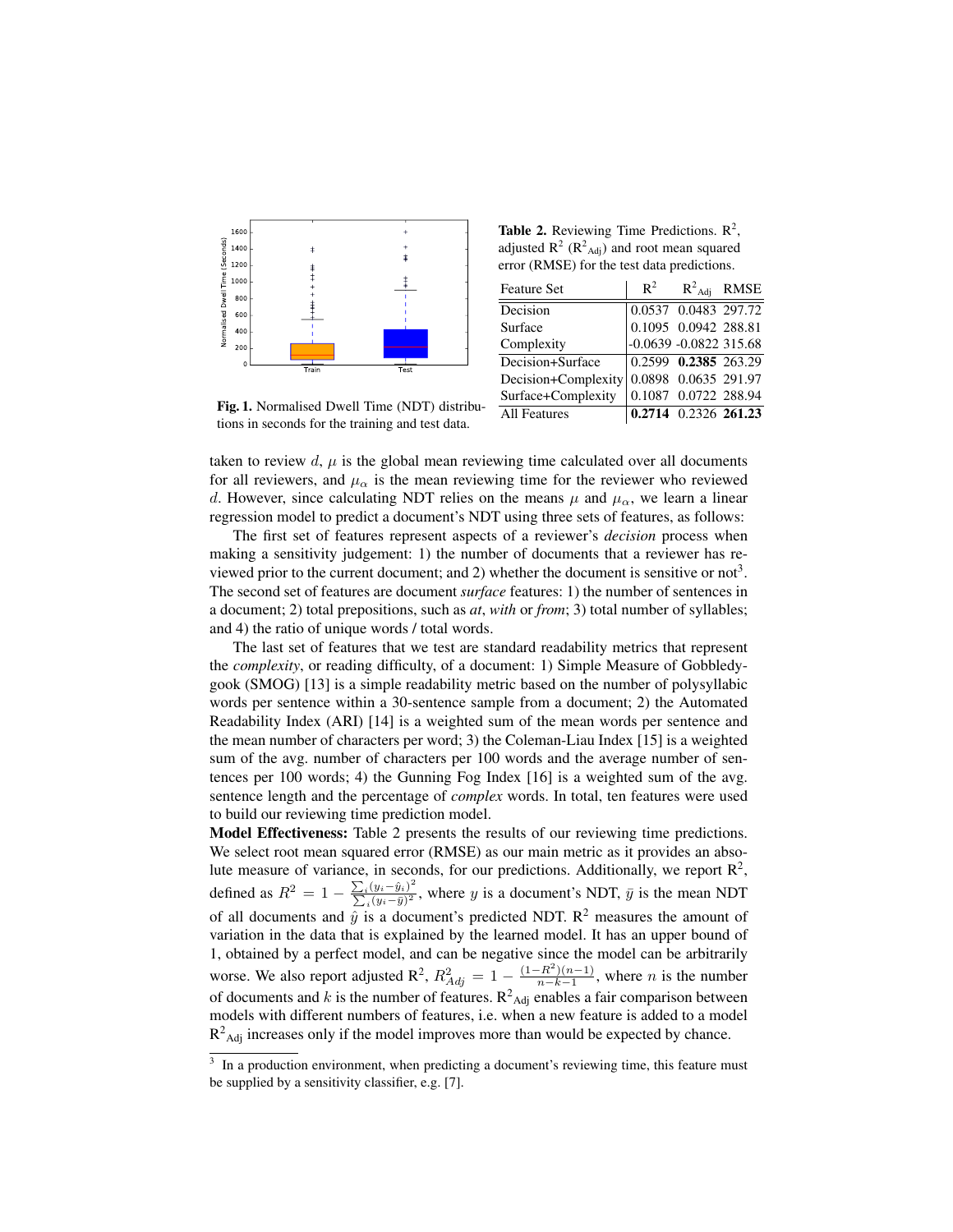

Fig. 2. (a) Number of documents opened per hour. (b) Ratio of reviewed documents opened.

As can be seen from Table 2, deploying all three feature sets results in a RMSE of 261.23 (∼4 mins). 261.23 RMSE provides relatively good predictions since, as can be seen from Figure 1 which presents the distribution of NDT in the training and test data, although the median NDT in the test data is ∼200 seconds, there are many outlier documents with NDT in the range of 600 to 1600 seconds and, therefore, the model performs well at predicting the reviewing time for documents that take longer to review. Table 2 also shows that  $R^2$ <sub>Adj</sub> for our model deploying all three feature sets is 0.23, i.e. 23% of the variance in NDT in the test data is explained by the model. This is in line with the 0.26  $R^2$ <sub>Adj</sub> observed by Jethani and Smucker [11] when reviewers were required to read an entire document to make a relevance judgment. This gives us additional confidence that our model provides relatively good predictions and we, therefore, select this configuration for evaluating ranking strategies in the remainder of this paper.

#### 5 Strategies for Maximising Openness

In this section, we present how our reviewing time prediction model can be used to increase the number of documents that a reviewer can review and release in a given time period, we denote this as the achieved *openness*. Moreover, we evaluate how effective our model is depending on the amount of sensitivity that is in a collection. To do this, we simulate collections with varying distributions of sensitivity by sampling with replacement from the test data to fit the desired sensitivity distribution. We generate nine separate collections, ranging from 10% - 90% sensitive data, where for each collection,  $C$ ,  $\sum_{i=0} NDT(d_i) = 1 hour, d_i \in C$ . We select one hour as our reviewing time budget, since it is straightforward to reason about larger time periods from this basis. Moreover, to ensure the generalisability of our findings, we generate 100 example collections for each distribution. Therefore, in this section we report mean values over 100 \* 1 hour samples of the test data presented in Section 3 and Figure 1.

We evaluate our shortest predicted reviewing time approach (NDT) against three baseline approaches, namely: random (RND); shortest document first (SDF), this strategy naively assumes that shorter documents take less time to review; and chronological (CHR), a strategy currently deployed by sensitivity reviewers.

Figure 2 presents the effectiveness of each of the four ranking strategies on collections of varying sensitivity distributions. Firstly, from Figure 2(a), we note that ordering documents by their expected time to review (NDT), consistently results in more documents being released to the public than the next best approach, i.e. shortest document first (SDF). This shows that the complexities of reviewing a document for sensitivity are not strongly correlated with document length. Secondly, we note that the improvements